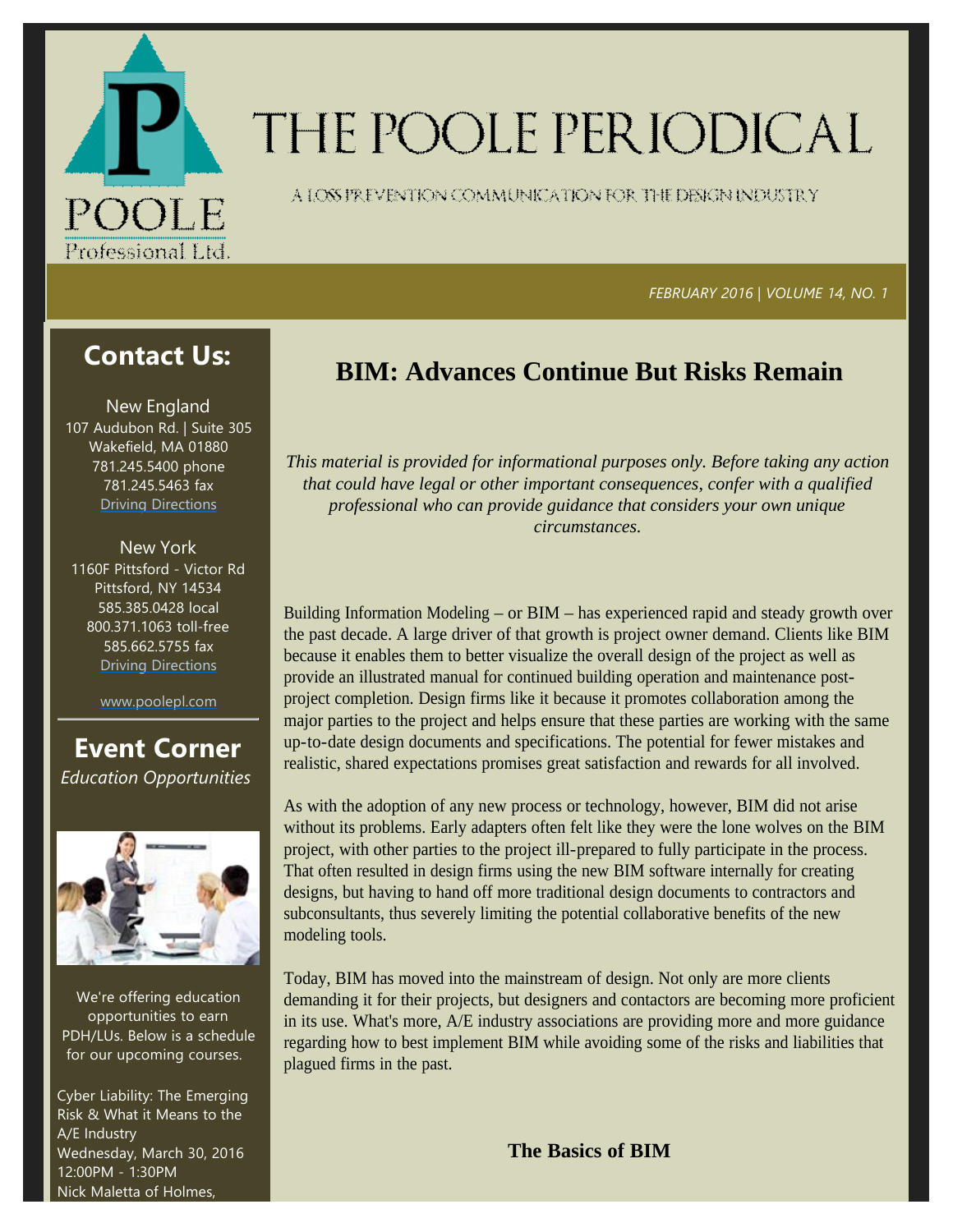Murphy & Associates will provide insights into today's cyber liabilities and the implications they have on the design industry. \$85 per connection CLICK HERE for registration and more information.

For more information and to register for any of our educational opportunities, please visit our calendar, here.

# **For Your Information**

- NYSDOT now accepts the Acord Form.

-READ MORE about the recent changes in issuing New York certificates of insurance.

# **Client Kudos**

2016 BSA Annual Design Awards

William Rawn Associates, Architects won the People's Choice Award for the Boston Public Library in East Boston, MA

### **Citations**

-NADAAA for Rock Creek House in Washington, DC - Leers Weinzapfel Associates for the Ohio State University East Regional Chilled Water Plant in Columbus, OH -Payette for Pell Laboratory for Advanced Biological Studies in University Park, PA

-Payette for Temple University Health Sciences Campus Framework in Philadelphia, PA

What is BIM? You'll find various definitions of Building Information Modeling but there is a growing consensus of what it entails. The US National Building Information Model Standard Project Committee developed the following definition:

*Building Information Modeling (BIM) is a digital representation of physical and functional characteristics of a facility. A BIM is a shared knowledge resource for information about a facility forming a reliable basis for decisions during its lifecycle; defined as existing from earliest conception to demolition.*

We also like this definition provided by the National Institute of Building Sciences:

*BIM utilizes cutting edge digital technology to establish a computable representation of all the physical and functional characteristics of a facility and its related project/life-cycle information, and it is intended to be a repository of information for the facility owner/operator to use and maintain throughout the lifecycle of a facility."*

BIM is centered on the development of a single project database containing complete real-time project data that can be displayed as three-dimensional pictures through the use of building modeling software. BIM includes all architectural and structural information as well as electrical, mechanical and other building systems. BIM can also provide links to outside information resources, such as local codes and manufacturer specifications.

When BIM is fully employed, it becomes easier to manage the continuity and accuracy of

data and integrate all aspects of the project design stage. Because all physical and functional elements are linked, when one element is changed, the program adjusts all other related elements. For instance, if the size of a project element is increased, schedule timelines and material requirements automatically update. This leads to real-time specifications, estimations,



budgets and schedules, as well as detailed 3D models to simulate construction phases.

From the owner's standpoint, BIM offers the promise of a high quality project, as well as time and cost savings. Design issues can be addressed early on. If revisions are made, the database and model are updated as necessary and changes are integrated throughout the process. This should lead to fewer surprises, errors and omissions. Plus the owner benefits by having more detailed models and schematics on hand for the future operation, maintenance and renovation of the project.

During the construction phase, contractors should now have more complete and up-todate design data as well as a more effective representation of design intent. Plus, the contractor can continue to add updates to the BIM model during construction, producing real-time "as-built" digital models. In the end, there is a greater likelihood that the finished project will look like the completed design.

Design firms that become proficient with BIM have the ability to substantially increase their scope of services and their fees. They become candidates for more projects as owners increasingly demand BIM services.

One of the greatest shared benefits is the improvement in communication among all parties. And, as we've often stressed in our risk management messages, good communications is the most important nontechnical factor for avoiding project errors, omissions and claims.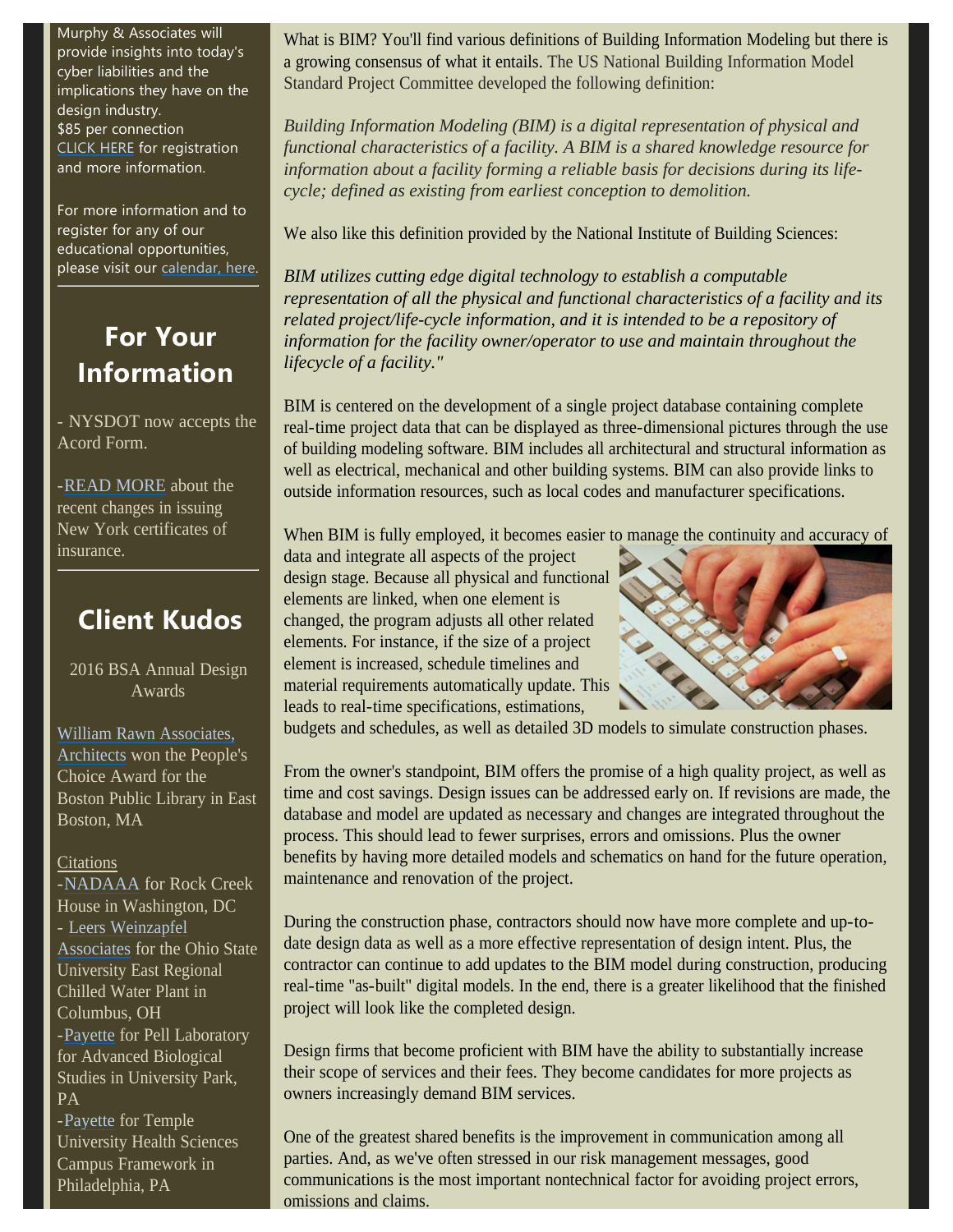#### Awards

-William Rawn Associates, Architects for Architects for Temple Beth Elohim in Wellesley Hills, MA -Ruhl Walker Architects for Atrim House in Boston, MA -Antonio Di Mambro + Associates for Isleta of San Juan in The Walkable City, Isleta of San Juan, PR -Jonathan Levi Architects for Field School in Weston, MA

#### Honor Awards

-Machado & Silvetti Associatse for Vietnamese-German University, New Model Campus in Minh Duong Province, Vietnam -Gamble Associates for Design Guidelines & Standards Manual in Watertown, MA -NADAAA for Bamiyan Cultural Centre in Bamiyan Afghanistan -Touloukian Touloukian for 38 Newbury Street Office Suite in Boston, MA -Kennedy & Violich Architecture for Tozzer Anthropology Building in Cambridge, MA -Sheldon Pennoyer Architects for Family Retreat in Harrisville, NH -Manypenny/Murphy Architecture for the Throwback Brewery in North Hampton, NH -Manypenny/Murphy Architecture for the Penhallow Studio in Portsmouth, NH

Honorable Mention -McHenry Architecture for the 3S Artspace in Portsmouth, NH -JSA Inc. for True North at North Hill Life Care Community in Needham, MA

Truly, all parties to the design and construction process can benefit greatly from BIM. But these benefits are far from automatic.

## **Keys to Successful Implementation**

Becoming proficient in Building Information Modeling can be a long and costly process, requiring perhaps two or more years of education, training and experience. BIM demands a shift in the overall design methodology, adapting a more integrated and collaborative approach. Everyone in your firm, from top executives down, needs to understand BIM and how it changes the way you operate.

Some firms have found it helpful to appoint a "BIM champion" who keeps abreast of new advancements in modeling software, maintains a BIM manual of standard procedures and puts on training and education programs for staff. A BIM champion can also work with clients to manage expectations and ensure that all parties to the contract have the necessary training and experience needed to meet expectations. Subconsultants, contractors and subcontractors need to be on board to gain the full benefits of BIM.

## **The AIA Digital Practice Documents**

The American Institute of Architects has developed a set of Digital Practice Documents to help design firms address the unique risks of BIM and other types of project delivery systems that rely heavily on the shared use of digital data. Currently, these documents include:

- AIA Document E203-2013: Building Information Modeling and Digital Data Exhibit
- AIA Document G201-2013: Project Digital Data Protocol Form
- AIA Document G202-2013: Project Building Information Modeling Protocol Form.

The primary purpose of E203-2013 is to initiate a discussion among all project parties as to their expectations and responsibilities regarding the extent to which BIM and other forms of digital data and models will be utilized, shared and relied upon. It also promotes agreement as to what, if any, post-project uses of BIM the project owner anticipates. The document, which is in the form of an exhibit to be attached to the master client contracts, specifies agreement as to what data will be modeled, who has responsibility for creating the models, and what the models will be used for.

E203-2013 also requires project participants to meet soon after the work agreement is executed and agree upon the protocols to be used to develop and use digital data and apply BIM. These protocols are set forth in G201-2013.G202-2013 protocols establish how models will be developed and the extent to which they may be relied upon. These forms set forth a framework for five separate levels of development, each including the minimum model content requirement and the maximum permitted level of reliance.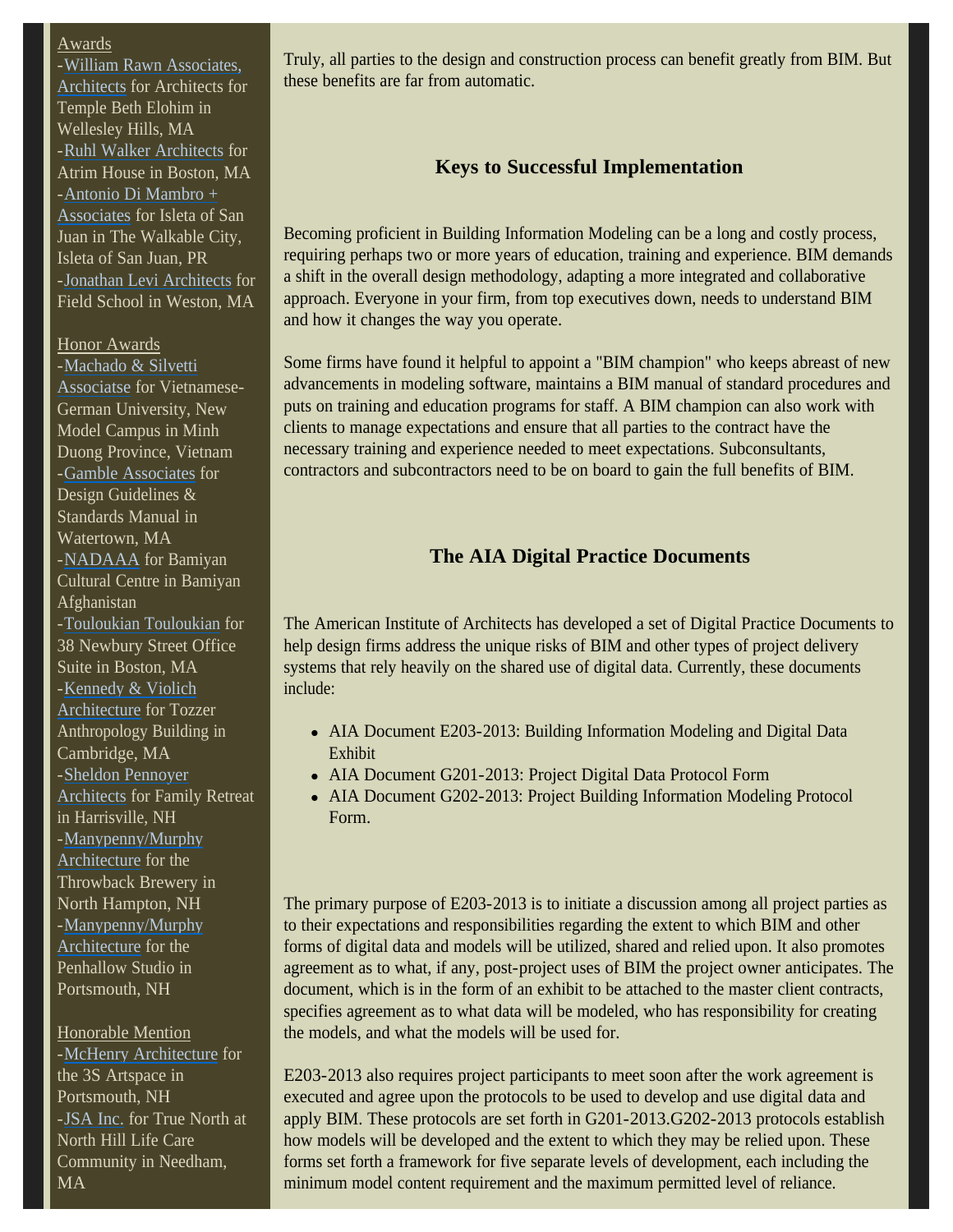## On Demand Webinars from XL Design Professional



"Managing Scope Creep & Other Project Changes "Plan the work, then work the plan."



In a nutshell, then, these documents help all project participants define the level to which BIM will be utilized, who will be responsible for creating the models, and the approved level of use for the models and underlying data. Additional information, including samples of Digital Practice Documents, can be found at www.aia.org/digitaldocs.

# **Other Areas of Contractual Concern**

Regardless of whether your project incorporates the AIA's Digital Practice Documents, there are important areas of concern that need to be addressed by you and your attorney when drafted your client agreements:

*Allocation of Responsibility and Risk.* When all parties to the design and construction process contribute to and work on the same set of plans, responsibilities and liabilities become blurred. It becomes imperative, then, that each party's roles and responsibilities are clearly spelled out in the contract documents. As a rule, each party should be responsible for its contributions to the documents and models, and the party in the position to best control a risk should be liable for that risk.

**Ownership of Design.** When all parties to the project contribute to a common database



that houses all design information, the question becomes, "Who owns the design?" Typically, contract documents should clearly spell out that the lead architect owns the design and any models up to the close of the project. Once the project is complete and signed off, then the designer may transfer ownership of the documents or models to the client, but only for specified purposes such as

operations and maintenance. The owner should never be given the right to change the design or model, nor reuse them on other projects, without the express written consent of the lead designer and, hopefully, an adequate additional fee.

*Privity of Contract/Waiver of Consequential Damages.* Under the concept of privity, a design firm is only liable to parties to the project with which it has contractual agreements. With BIM, however, a designer may not be able to rely on this concept since all parties, including contractors and subcontractors, must rely upon the design documents and models. Work with your lawyer to determine whether it makes sense in your jurisdiction to claim the lack of privity or to require mutual waivers of consequential damages from other project participants.

*Standard of Care.* To meet the prevailing standard of care, a design firm must be able to render their services with the ordinary degree of skill and that would be used by other reasonably competent practitioners of the same discipline under similar circumstances. That means a design firm that takes on a lead role in a BIM project should be able to render services equal to those of other like designers who take the lead role in other BIM projects. This standard has risen as the use of BIM has grown and will continue to rise in the future. Make sure your level of BIM skills and training continue to grow with the industry, and your contract doesn't promise a level of service or expertise beyond that standard.